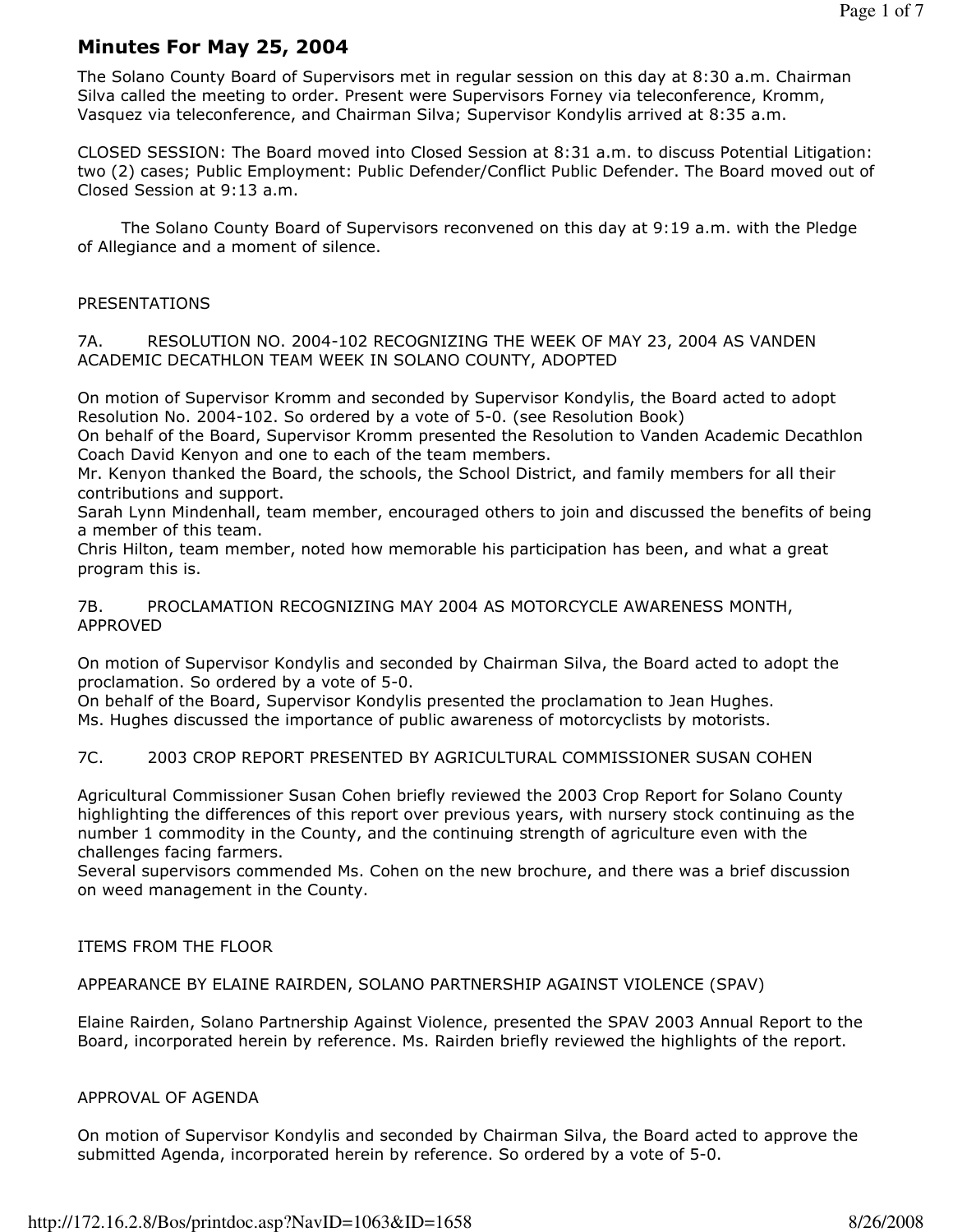# CONSENT CALENDAR

On motion of Supervisor Kondylis and seconded by Chairman Silva, the Board acted to approve the following Consent Calendar items by a vote of 5-0.

13. MINUTES OF THE BOARD OF SUPERVISORS MEETING OF APRIL 27, 2004; IN-HOME SUPPORTIVE SERVICES PUBLIC AUTHORITY APRIL 27, 2004, as outlined in the Agenda Submittal from the Clerk of the Board dated May 25, 2004, incorporated herein by reference, approved.

14. RESOLUTION NO. 2004-103 ESTABLISHING COUNTYWIDE APPROPRIATION LIMITS FOR FY2004-05, adopted. (see Resolution Book)

15A. ORDINANCE NO. 1644 REPEALING SECTIONS 11-110.1 THROUGH 11-116 AND ADDING SECTIONS 11-110.1 THROUGH 11-111 OF CHAPTER 11: AMENDING SECTION 4-22 OF CHAPTER 4; REPEALING SECTIONS 6.3-15 AND 6.3-16 AND ADDING SECTION 6.3-15 OF CHAPTER 6.3; REPEALING SECTION 6.5-19 AND ADDING SECTION 6.5-19 OF CHAPTER 6.5; REPEALING SECTION 19-25, SUBD.(A), ADDING SECTION 19-25, SUBD. (A) AND REPEALING ARTICLE IV AND SECTION 19-50 OF CHAPTER 19, RELATING TO SERVICE FEES FOR COUNTY DEPARTMENTS AND OFFICES, adopted. (see Ordinance Book)

15B. FOUR-YEAR AGREEMENT BETWEEN FIRST 5 SOLANO CHILDREN AND FAMILIES COMMISSION AND FAIRFIELD/SUISUN UNIFIED SCHOOL DISTRICT FOR ANNA KYLE ELEMENTARY SCHOOL READINESS SERVICES, as outlined in the Agenda Submittal from County Administrator's Office dated May 25, 2004, incorporated herein by reference, approved and Chairman authorized to sign said contract on behalf of Solano County.

16A. LEASE AGREEMENT WITH YARBROUGH TRUST FOR HEALTH AND SOCIAL SERVICES DEPARTMENT WAREHOUSE SPACE, as outlined in the Agenda Submittal from General Services dated May 25, 2004, incorporated herein by reference, approved and Chairman authorized to sign said contract on behalf of Solano County, and the County Administrator authorized to sign any lease extensions.

16B. LEASE AGREEMENT WITH 88/12, A CALIFORNIA LIMITED PARTNERSHIP, TO PROVIDE OFFICE SPACE FOR THE DEPARTMENT OF CHILD SUPPORT SERVICES, as outlined in the Agenda Submittal from General Services dated May 25, 2004, incorporated herein by reference, approved and County Administrator to sign lease agreement and any amendments on behalf of Solano County.

17. SIDE LETTER AGREEMENT WITH SEIU, LOCAL 1280, RE ACCOUNT CLERK III AND ACCOUNTING TECHNICIAN CLASSIFICATIONS, as outlined in the Agenda Submittal from Human Resources dated May 25, 2004, incorporated herein by reference, approved.

18A. RESOLUTION NO. 2004-104 PROVIDING FOR THE BORROWING OF FUNDS IN THE NAME OF THE FAIRFIELD-SUISUN UNIFIED SCHOOL DISTRICT FOR FISCAL YEAR 2004-2005 AND THE ISSUANCE AND SALE OF 2004 TAX AND REVENUE ANTICIPATION NOTES THEREFOR, adopted. (see Resolution Book)

18B. RESOLUTION NO. 2004-105 AND ORDER AUTHORIZING THE ISSUANCE AND SALE OF FAIRFIELD-SUISUN UNIFIED SCHOOL DISTRICT, NAPA AND SOLANO COUNTIES, GENERAL OBLIGATION BONDS, ELECTION OF 2002, SERIES 2004; PRESCRIBING THE TERMS OF THE BONDS AND THEIR SALE; APPROVING FORMS OF INDENTURE AND BOND PURCHASE AGREEMENT; APPOINTING PAYING AGENT; AND AUTHORIZING EXECUTION OF NECESSARY CERTIFICATES, adopted. (see Resolution Book)

18C. BENICIA UNIFIED SCHOOL DISTRICT, DIXON UNIFIED SCHOOL DISTRICT, TRAVIS UNIFIED SCHOOL DISTRICT, AND VACAVILLE UNIFIED SCHOOL DISTRICT TO PARTICIPATE IN THE CALIFORNIA SCHOOLS CASH RESERVE PROGRAM AUTHORITY 2004 POOL BONDS FOR THE PURPOSE IF ISSUING 2004 TAX AND REVENUE ANTICIPATION NOTES (TRANS), as outlined in the Agenda Submittal from Treasurer/Tax Collector/County Clerk dated May 25, 2004, incorporated herein by reference, approved.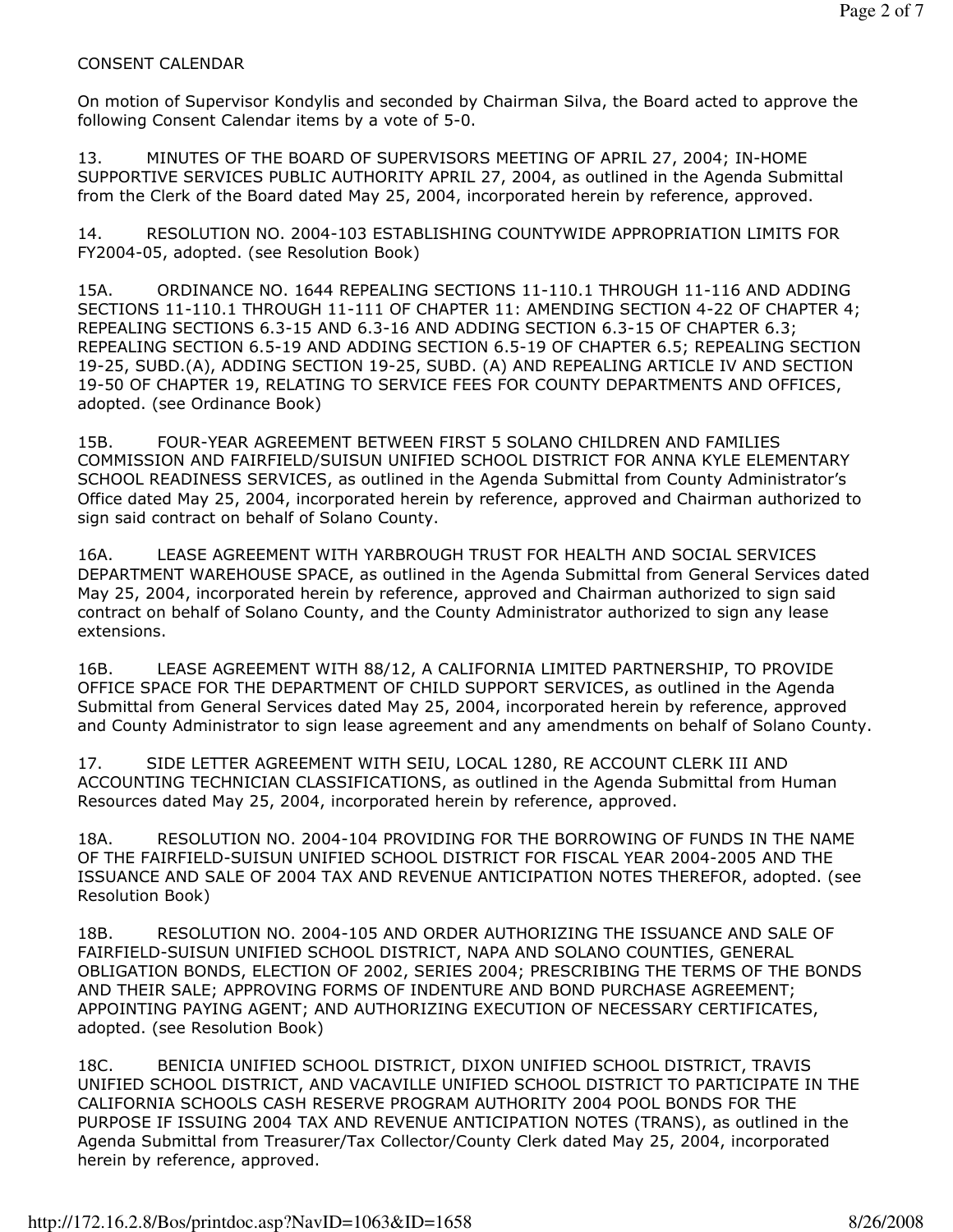19. LETTER TO THE COUNTY MEDICAL SERVICES PROGRAM (CMSP) GOVERNING BOARD RE SUPPORTING THE PARTNERSHIP HEALTHPLAN OF CALIFORNIA TO BE SELECTED AS THE STATEWIDE HEALTH PLAN ADMINISTRATOR FOR ALL CMSP COUNTIES, as outlined in the Agenda Submittal from Health and Social Services dated May 25, 2004, incorporated herein by reference, approved and Chairman authorized to sign said letter on behalf of Solano County.

20A. RESOLUTION NO. 2004-106 AMENDING THE LIST OF NUMBERS AND CLASSIFICATIONS OF POSITIONS (DELETE 3.0 FTE SENIOR DEPUTY PROBATION OFFICER POSITIONS), adopted. (see Resolution Book)

20B. RESOLUTION NO. 2004-107 AUTHORIZING THE SUBMITTAL OF AN APPLICATION AND THE EXECUTION OF THE AGREEMENT RELATED TO THE CONSOLIDATED APPROPRIATIONS ACT OF 2004, adopted. (see Resolution Book)

RESOLUTION NO. 2004-108 AMENDING THE LIST OF NUMBERS AND CLASSIFICATIONS (DEPUTY PROBATION OFFICER -LIMITED TERM TO SEPTEMBER 30, 2005), adopted. (see Resolution Book)

21. RESOLUTION NO. 2004-109 AMENDING THE LIST OF NUMBERS AND CLASSIFICATIONS OF POSITIONS (DISTRICT ATTORNEY-LIMITED TERM), adopted. (see Resolution Book)

22. NOTICE OF COMPLETION RE NUT TREE AIRPORT UTILITY PROJECT, COMPLETED BY STEINY AND COMPANY, as outlined in the Agenda Submittal from Transportation Department dated May 25, 2004, incorporated herein by reference, approved and Chairman authorized to sign said notice on behalf of Solano County.

# **ORDERS**

24. PENSION OBLIGATION BOND DOCUMENTS, BOND STRUCTURE, ESTABLISHMENT OF A PENSION FUNDING ADVISORY COMMITTEE; AND ESTABLISHMENT OF A PENSION FUNDING STABILIZATION FUND AND PARAMETERS, APPROVED

 Assistant County Administrator Darby Hayes gave a brief introduction to the information contained in the Agenda Submittal from his department dated May 25, 2004, incorporated herein by reference, regarding a Pension Obligation Bond program. Mr. Hayes noted the documents will continue to change until signing and the report has the latest version available. Mr. Hayes discussed separating the liability for the Court employees and working with the Administrative Office of the Courts (AOC) for long-term repayment of that liability.

 Chairman Silva posed questions of paying the costs for the Court employees; Mr. Hayes noted responsibilities of the County since the Court employees are still under the County retirement system, disputes on PERS regulations on responsibility of paying for the Court employees, responsibility for payment for Court employees prior to 2001 when they became State employees, and staff believes a long-term agreement with the AOC for repayment would be the best alternative.

 Responding to a request by Supervisor Kondylis to outline a brief history of the situation, Mr. Hayes outlined a history of the PERS Program, investment losses, and the need to repay the unfunded accrued actuarial liability to PERS. PERS would charge 8 ¼% interest rate and the County will be able to borrow the money at a better rate.

 Mr. Hayes discussed seeking ways to increase County revenues and/or decrease County liabilities, saving approximately \$2 million annually with the Pension Obligation Bonds (POB), and with setting up the management mechanisms that may allow repayment of the bonds much faster than if we finance the payback through PERS, and noted how the next item on the Agenda is tied to that repayment plan.

 Supervisor Vasquez briefly discussed the management plan of looking forward for a few years farther ahead than PERS to ensure we do not get into this type of situation again. Mr. Hayes noted the actuarial would be reviewed on an annual basis and out for about 5 years, and how this would stabilize the program over the long term.

 Rob Larkins, Lehman Brothers, reviewed a presentation titled Pension Funding Recommendation dated May 25, 2004, incorporated herein by reference, beginning with the Overview of Plan of Finance.

 There was a brief discussion regarding the reception by the bond market, and the upgrade by Standard and Pores from a single A three rating to AA minus rating.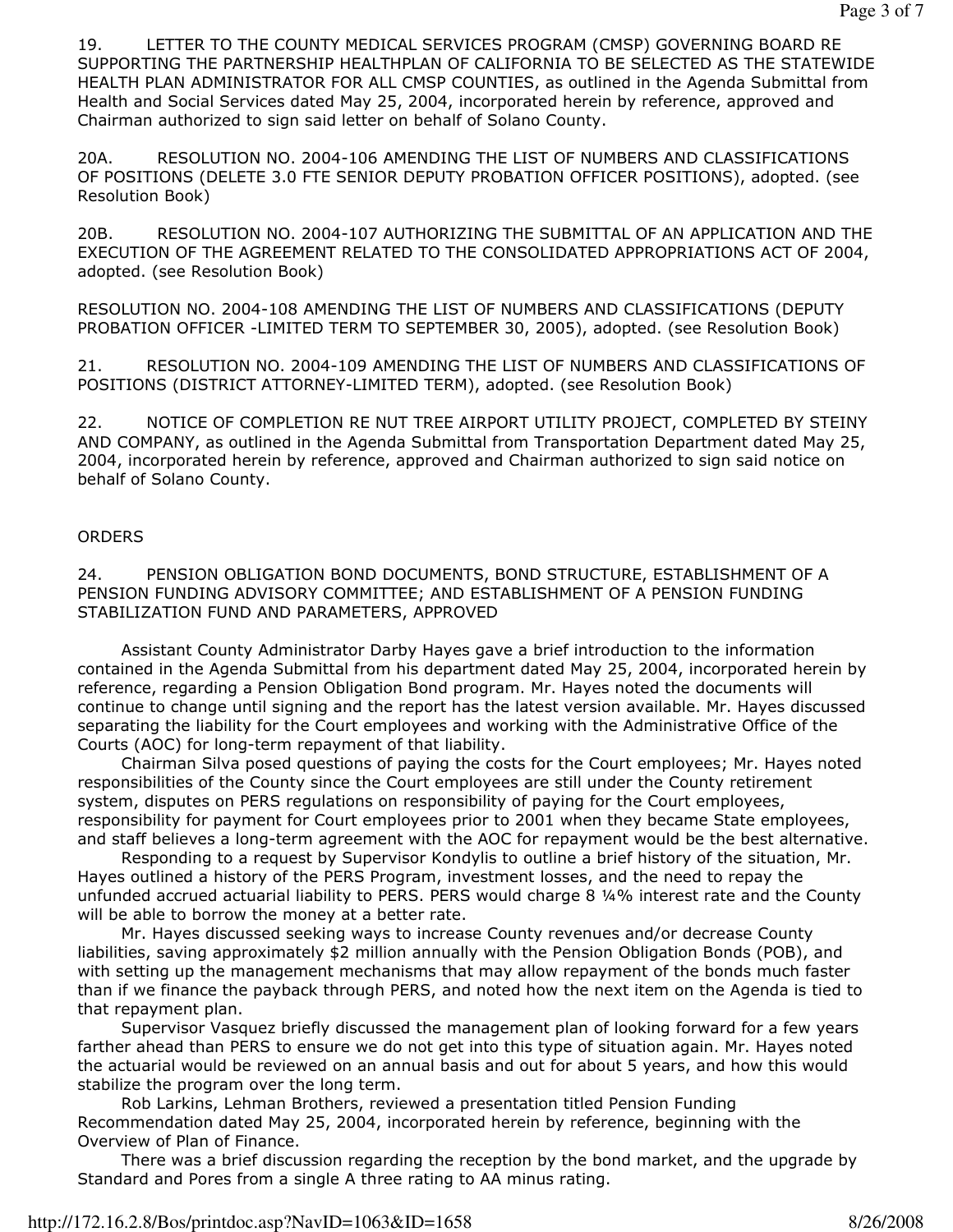Mr. Larkins continued with the Overview of Plan of Finance.

 Supervisor Kromm posed questions regarding creating a Pension Funding Advisory Committee, the makeup of the Debt Advisory Committee, and recommended including some public citizen members that have an investment background, responding Treasurer/Tax Collector/County Clerk Charles Lomeli noted the Debt Advisory Committee currently is comprised of the County Administrator's Office, the Treasurer and the Auditor-Controller's Office. Mr. Lomeli feels the Pension Funding Advisory Committee could be tied with the County Oversight Committee, which does include two public members.

 Mr. Larkins reviewed the last point for the Plan of Finance that is to create a Pension Funding Stabilization Fund within the Indenture, noted that within the Indenture the points could be written for a Pension Reserve Fund where any future surpluses could be captured and used to pay down the pension bonds early, to pay debt service or to smooth any short term spikes in the amount of employer contributions.

 Responding to questions posed by Supervisor Kondylis regarding if a separate Pension Reserve Fund would have to be part of the General Reserve Fund, and voiced concern about the ability to set up a separate reserve fund, Mr. Larkins noted the proposal is for the pension Reserve Fund to be in the Bond Indenture and outlined how that would work.

 Responding to concerns expressed by Supervisor Kondylis regarding not binding future Boards of Supervisors, and if there are ways to ensure these funds are spent for the pension obligation, responding Peter Miller, Public Financial Management, noted the money will be held by the bank trustee and identified that it can only be spent for these specific reasons only. Supervisor Vasquez noted the intent is to get the County out of debt with PERS and to have an account where funds can be set aside to anticipate any future glitches in the system. It is important that we pass this along as policy so future Boards are aware that this is not free money to be used just anywhere, it is to address pension issues with PERS. The Pension Funding Advisory Board will need to ensure the funds are being used as intended.

 Mr. Larkins noted that the Pension Obligation Stabilization Funds would be held by the Indenture Trustee, and noted the points for the recommended policies as listed on page 5 of the presentation, noting ways to set the policy and institutionalize it.

 Supervisor Kromm discussed the use of an Indenture document that will do 80% of what the Board wants, and he would like to review the document when it is ready. Supervisor Kromm discussed the building of reserves over the last six years; the need to create a committee with some public ownership to help ensure the Indenture reserve process is maintained.

 Mr. Larkins continued the presentation with Issue \$60 million Auction Rate Securities and Bank Savings, Overview of Plan of Finance, the Anticipated Budget Benefits of POB's, noted the importance of the upgrade by Standard and Poors, the aggressive response that has been received, and that the financing should be completed by mid June.

 Supervisor Forney feels the language needs to be very clear for future Boards to understand the intention of how the funds are to be spent and what they are to be used for.

 Responding to comments by Mr. Hayes regarding the availability of the Indenture document, a short discussion followed regarding review of the final document, and Chairman Silva noted consensus for Supervisor Kromm to review the document on behalf of the Board.

 There was a short discussion regarding including public members on the Pension Funding Advisory Committee, and to require the public members have a financial background.

 On motion of Supervisor Vasquez and seconded by Supervisor Kromm, the Board acted to approve all Pension Obligation Bond documents, bond structure, the establishment of a Pension Funding Advisory Committee that is to include the two public members from the Debt Advisory Committee; and the establishment of a Pension Funding Stabilization Fund and parameters for the use of the fund. So ordered by a vote of 5-0.

25. RESOLUTION NO. 2004-110 AUTHORIZING AND APPROVING THE BORROWING OF FUNDS FOR FISCAL YEAR 2004-2005; THE ISSUANCE AND SALE OF A 2004-2005 TAX AND REVENUE ANTICIPATION NOTE THEREFOR AND PARTICIPATION IN THE CALIFORNIA COMMUNITIES CASH FLOW FINANCING PROGRAM, ADOPTED

 The Board was provided with an Agenda Submittal from the Treasurer/Tax Collector/County Clerk dated May 25, 2004, incorporated herein by reference, regarding the issuance of up to \$25 million for Fiscal Year 2004/2005 Taxable Tax and Revenue Anticipation Notes.

 Responding to questions posed by Supervisor Forney regarding where the savings of approximately \$400,000 will go, Assistant County Administrator Darby Hayes noted the savings would go into the General Fund.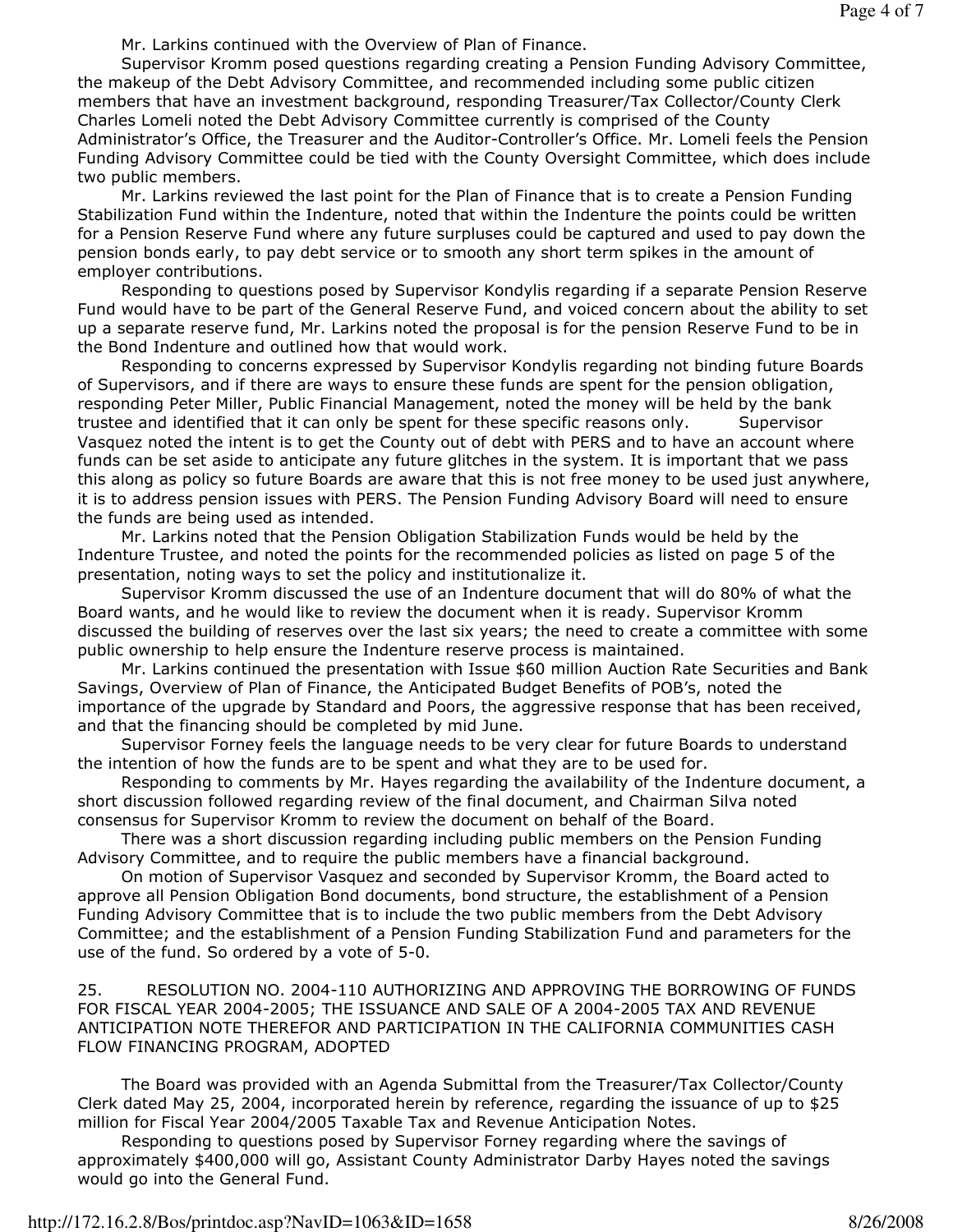On motion of Supervisor Kondylis and seconded by Chairman Silva, the Board acted to adopt Resolution No. 2004-110 authorizing and providing for the issuance of up to \$25 million for F/Y 2004/2005 Taxable Tax and Revenue Anticipation Notes, and to authorize the County Administrator to execute the necessary documents. So ordered by a vote of 4-0; Supervisor Vasquez excused.

26. ORDINANCE REGARDING TRANSFERRING THE RESPONSIBILITY OF ISSUING BUSINESS LICENSES TO THE DEPARTMENT OF RESOURCES MANAGEMENT ADOPTED ON FIRST READING; SECOND READING SET FOR JUNE 8, 2004

On motion of Supervisor Kondylis and seconded by Supervisor Kromm, the Board directed that the proposed ordinance be read by title only. So ordered by a vote of 4-0; Supervisor Vasquez excused. The Board was provided with an Agenda Submittal from County Counsel dated May 25, 2004, incorporated herein by reference, outlining the changes in the responsibilities of issuing business licenses to the Department of Resources Management and further clarifying the business license regulations.

Donald Tipton, Vallejo, noted support for the changes, but feels there needs to be more input from the residents that are concerned about improving the area, and questioned who do residents call with complaints and if those complaints would be confidential.

Responding to these questions Deputy County Counsel Kim Alexander noted complaints regarding business licenses will now go to the Department of Resources Management and a complaint regarding a massage parlor permit would go to the Sheriff's Office, and discussed the requirements under the Public Records Act and how the complainants name would be redacted from the document. On motion of Supervisor Kondylis and seconded by Supervisor Kromm, the Board acted to adopted the proposed Ordinance. So ordered by a vote of 4-0; Supervisor Vasquez excused.

27. ORDINANCE NO. 1645 AUTHORIZING AN AMENDMENT TO THE CONTRACT BETWEEN THE SOLANO COUNTY BOARD OF SUPERVISORS AND THE BOARD OF ADMINISTRATION OF THE CALIFORNIA PUBLIC EMPLOYEES' RETIREMENT SYSTEM TO PROVIDE 3% @ 50 FOR DEPUTY SHERIFFS, ADOPTED

 On motion of Supervisor Kondylis and seconded by Supervisor Forney, the Board acted to waive reading of the proposed ordinance. So ordered by a vote of 4-0; Supervisor Vasquez excused. The Board was provided with an Agenda Submittal from Human Resources dated May 25, 2004, incorporated herein by reference, regarding providing the enhanced retirement benefit of 3% at 50 for deputy sheriffs.

 On motion of Supervisor Kondylis and seconded by Chairman Silva, the Board acted to adopt Ordinance No. 1645. So ordered by a vote of 3-1; Supervisor Kromm voted no and Supervisor Vasquez was excused.

# 28. COUNTY TO CONTRACT WITH ELECTION SYSTEMS AND SOFTWARE (ES&S) FOR A REPLACEMENT VOTING SYSTEM

Chief Information Officer/Registrar of Voters Ira Rosenthal reviewed the information contained in the Agenda Submittal from his department dated May 25, 2004, incorporated herein by reference, regarding voting system options. Mr. Rosenthal feels the Sequoia hardware and software are superior.

Responding to questions posed by Supervisor Kromm regarding Proposition 41 funds, what funds had been expended, vendor options, and ADA compliance, Mr. Rosenthal noted the County has not received any Prop 41 funds, the County has received 935,000 from the Federal Help America Vote Act Funds, the funds are to be used to get the County off the punch cards and on to something else, and that no checks have be issued to anyone for equipment. Mr. Rosenthal reviewed the options proposed by Diebold, discussed the HAVA deadline requirements for January 2006 and that it may become an issue that some Touchscreen units be available to meet ADA requirements. Assistant County Counsel Wendy Getty noted pending litigation relative to meeting the HAVA and ADA requirements.

There was a brief discussion regarding scheduled elections, and critical requirement dates for the 2006 elections.

Responding to questions posed by Supervisor Kromm regarding the recommendation to go with Sequoia if the County does not continue with Diebold, costs, and the use of the Prop 41 funds, Mr. Rosenthal noted Sequoia uses current hardware where ES&S uses an older generation hardware, and further described the advantages and disadvantages of both. The Sequoia cost of \$550,000 is for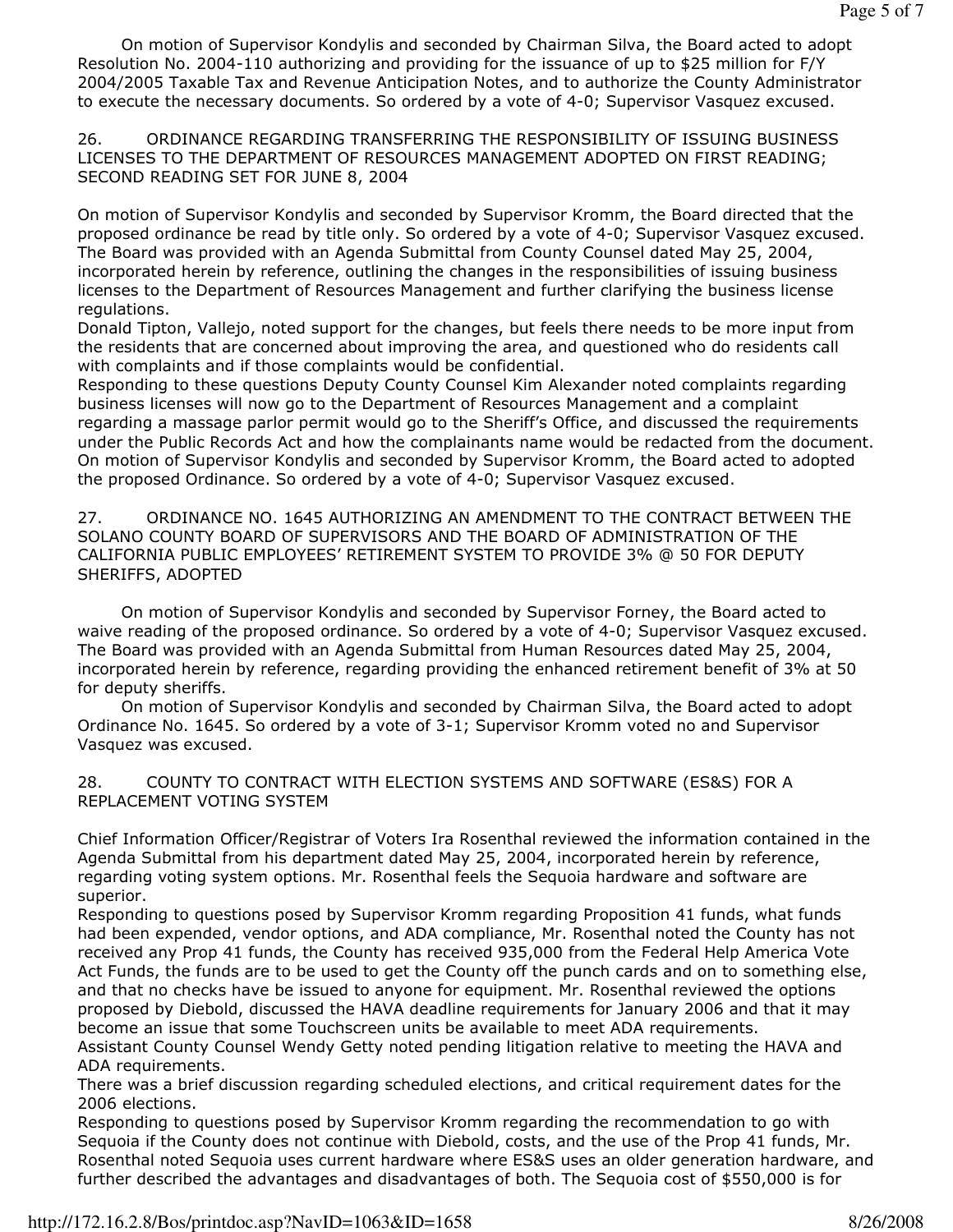central count scanning only, and noted precinct scanning should meet the HABA requirements and will give voters feedback on their ballot. If the County chooses to scan at the precinct level the costs would go to the \$1 to \$2 million level, and add the Touchscreen units for ADA compliance the cost will be approximate \$2.3 to \$3.2 million. The level of service will determine the cost. The County needs to determine the level of service so we can submit a consolidated plan to get reimbursed with the Prop 41 funds.

Responding to questions posed by Supervisor Kondylis regarding punch cards, Charlene Ping, County Administrator's Office discussed the decertification of the Vote-O-Matic Punch Card System and other counties using other punch card systems that are still legal to use.

Responding to questions posed by Supervisor Kondylis regarding consolidation of local elections to the even number years, a brief discussion occurred about consolidating of elections, and also responding County Counsel Dennis Bunting discussed the limitations of the number of items that could be on a ballot when the County was using the punch card system.

Donald Tipton, Vallejo, voiced concern that there were not demonstrations of the other vendors products when Diebold was selected, small problems that occurred with the Diebold equipment during the March election, feels Diebold's reputation is tainted, discussed the need for a simple low cost system, and voiced concern with vacant positions in the Registrar of Voters office.

Chairman Silva discussed comparisons on page five of the Agenda Submittal, and is unsure on the use of Touchscreen equipment in the next 2 to 3 years with the current problems.

Supervisor Kromm noted strong opposition to selection ES&S, and voiced concern for the added \$1 million cost that we do not have to spend if the county would stay with Diebold, feels the key to any election is really good Registrar of Voters management staff, and noted the successful March election with the use of the Diebold equipment.

On motion of Chairman Silva and seconded by Supervisor Kondylis, the Board acted to move to not continue the contract between Diebold and the County and to direct County Counsel to take all actions necessary to resolve the present contractual relationship, including but not limited to terminating the contract. So ordered by a vote of 3-1; Supervisor Kromm voted no and Supervisor Vasquez was excused.

Supervisor Forney noted the fuller proposal by ES&S, feels the decision on the vendor should not be based on the hardware, and is comfortable with the ES&S system.

Supervisor Kromm noted the recommendation by staff for Sequoia as the backup option, and posed questions regarding the cost differences, responding Mr. Rosenthal noted the cost differences is in the amount of equipment being considered, and the cost will be determined on how the County wants to deploy that equipment and the equipment that will be used to need ADA requirements. Supervisor Kromm noted the reasons for his support for Sequoia.

There was a brief discussion regarding the staff members that reviewed the software and hardware from Sequoia and ES&S.

Supervisor Kondylis feels more comparable information is needed, but noted the counties that are using ES&S have had no significant problems with the equipment and have gotten good customer support, the urgency to addresses the equipment problem, and the need to fill positions in the Registrar of Voters Office.

On motion of Chairman Silva and seconded by Supervisor Forney, the Board acted to direct staff to obtain an optical scanning system for the purpose of conducting elections; to select Elections Systems & Software as the vendor for such system; and to direct staff to take such necessary action to effectuate this direction, including negotiating contracts for final approval and execution by the County Administrator. So ordered by a vote of 3-1; Supervisor Kromm voted no, and Supervisor Vasquez excused.

# APPOINTMENTS TO BOARDS AND COMMISSIONS

29. BARBARA KONDYLIS APPOINTED AS THE REPRESENTATIVE AND CHAIRMAN SILVA APPOINTED AS THE ALTERNATE TO THE ASSOCIATION OF BAY AREA GOVERNMENTS (ABAG) EXECUTIVE BOARD

The Board was provided with an Agenda Submittal from the County Administrator's Office dated May 25, 2004, incorporated herein by reference, regarding the appointment of representatives to ABAG's Executive Board for the year beginning July 1, 2004 and ending June 30, 2006.

 On motion of Chairman Silva and seconded by Supervisor Forney, the Board acted to appoint Barbara Kondylis as the Representative and Chairman Silva as the Alternate to the Association of